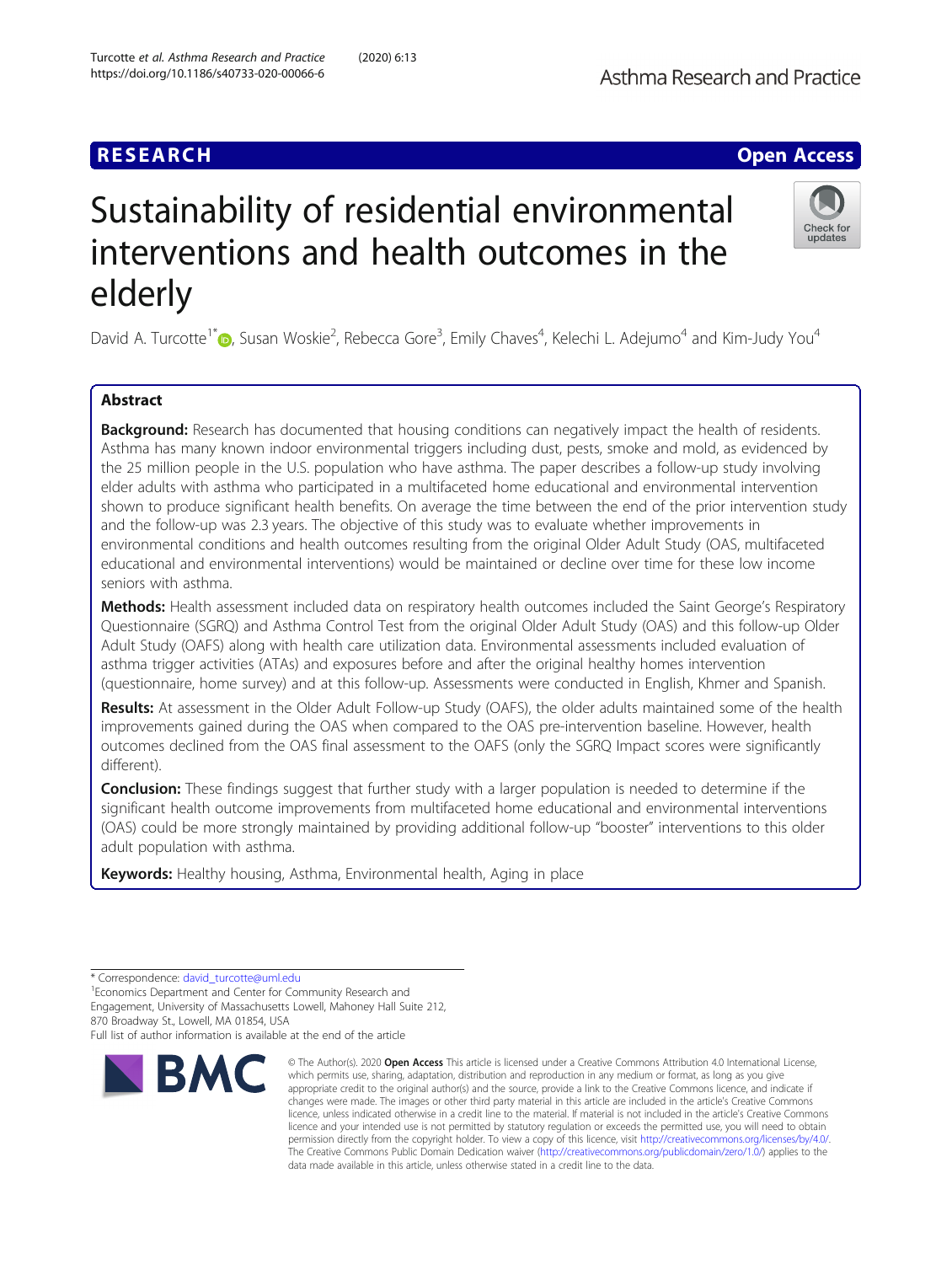#### Background

The World Health Organization (WHO) estimates that at least 300 million people suffer from asthma [[1\]](#page-6-0). In the United States over 19.2 million adults suffer from asthma [[2\]](#page-6-0). Asthma is linked to many known indoor environmental triggers including dust, pests, smoke and pets. Studies in the United States show that asthma and other reactive airway diseases are under-diagnosed among the elderly and that asthmarelated morbidity and mortality among the elderly is increasing [\[3](#page-6-0)]. Nationally the number of older adults dying from asthma is 14 times higher compared to those 18–35 years of age [[4\]](#page-6-0). Older adults  $65+$  are recognized as a population that is more sensitive to poor indoor air quality [[5\]](#page-6-0) and older persons spend up to 90% of their time indoors, often at home [[4\]](#page-6-0).

There is sufficient evidence that multi-trigger, multi-component interventions are effective in improving health of children with asthma [[6](#page-6-0)–[13\]](#page-7-0). However, there is little literature addressing the effectiveness of healthy homes interventions on elderly adults with asthma, another highly vulnerable population. The Community Preventive Services Task Force [[14\]](#page-7-0) reported that there is insufficient evidence for the effectiveness of healthy homes interventions with adults. The Task Force and the review by Crocker et al. [\[15](#page-7-0)] found only 3 intervention studies for adults with asthma and two of those were focused on asthma management education [\[16,](#page-7-0) [17](#page-7-0)]; neither one reported any significant changes in health or quality of life. A third study that only looked at improving housing conditions (energy efficiency upgrades) [[18\]](#page-7-0) found a 13% increase in quality of life scores in adults with respiratory conditions. In a randomized controlled trial with community health workers (CHWs) providing in-home self-management support of adults age 18 or above, there were fewer asthma symptoms and improved asthma control and health status in the intervention group [[19\]](#page-7-0). However, the authors called for more studies to confirm the effectiveness and value of wider implementation of CHW-led in-home self-management.

In 2014–2016 we conducted the Older Adults Study (OAS) of asthma that collected baseline and follow-up data after multifaceted environmental and educational home interventions. The OAS showed statistically significant reductions in environmental asthma triggers and health improvements in the following areas: doctor visits, use of antibiotics for chest illnesses, respiratory symptoms and quality of life indicators, and asthma control (Asthma Control Test score), as well as several environmental trigger indicators [\[20](#page-7-0)]. This Older Adult Follow-up Study (OAFS) tests how well these improvements in environmental conditions and health outcomes were maintained over time.

#### **Methods**

#### Participants/recruitment

In the original Older Adult Study (OAS) [[20\]](#page-7-0), we recruited 86 eligible older adults with doctor-diagnosed asthma age 62 years or older residing in public and private subsidized housing in Lowell. For the current Older Adult Follow-up Study (OAFS), we contacted the original OAS subjects and recruited 60 participants within Lowell senior public and private housing developments with phone calls, direct mailings, and in some cases, visits to their residence. Human Subjects approval was received from the University of Massachusetts Lowell Institutional Review Board (IRB) (Approval number 17– 010-TUR-XPD), which required written informed consent forms in English, Khmer, or Spanish.

In the original multifaceted environmental and educational intervention  $[20]$  $[20]$ , individualized intervention plans were developed for each participant that included 5 visits for assessment, education and environmental interventions. Education was conducted in Khmer, Spanish and English as needed to provide information and handouts on recognizing and mitigating asthma triggers, as well as understanding asthma and its medical treatment. Environmental interventions included integrated pest management, mattress and pillow encasements for dust mites, cleaning supplies (high efficiency particulate air [HEPA] vacuum, green cleaning chemicals), and some structural interventions such as repairing ventilation, plumbing leaks, and cracks and holes that provide entry for pests.

#### Asthma status measures and utilization data

All asthma status measures and utilization data instruments were administered by community health workers (CHWs) in both studies. As in the OAS we used the American version of the Saint George's Respiratory Questionnaire (SGRQ) to evaluate respiratory symptoms and quality of life impacts from asthma and chronic obstructive pulmonary disease (COPD). This questionnaire has been validated for use with adult asthmatics and COPD patients [[21](#page-7-0)–[23](#page-7-0)]. It contains 50 questions in 2 parts that cover symptoms (frequency & severity), activity limitations and impacts on daily life, social functioning and psychological disturbances, representing quality of life issues. There is a scaled method of scoring that produces a summary measure (0–100) for each of the three components, with higher scores representing a higher impact, severity, or limitation. The symptom scale accounts for the frequency of coughing, sputum, shortness of breath, wheezing, and symptom-free days, as well as the frequency and duration of respiratory attacks. The activity scale accounts for the activities that cause breathlessness and are impacted by breathing problems. The impact (quality of life) scale accounts for the extent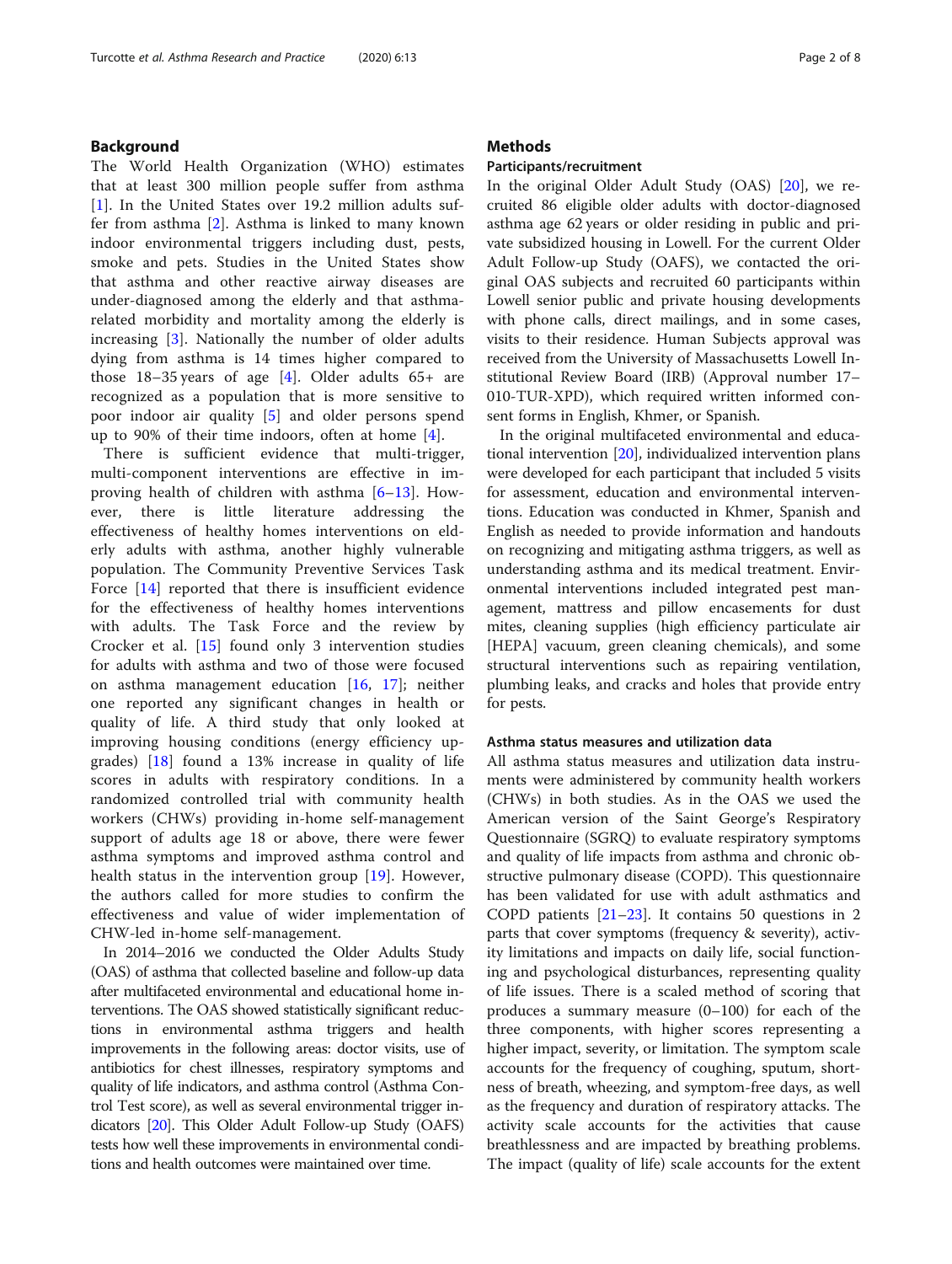of respiratory problems, effect on work, qualities of cough and breathlessness, psychological effects of chest troubles, and psychological effects and interference of medication use. Other study tools used with our older adult participants included the 5 item Asthma Control Test (ACT) for assessing adequacy of asthma control. The test has been validated and is widely used in clinical settings [[24](#page-7-0)–[26](#page-7-0)]. It produces a score of 5 (poor control of asthma) to 25 (completely controlled asthma). We collected self-reported data on health care utilization in the previous year including emergency room visits, doctor visits for respiratory health, hospitalizations, and times on antibiotics for chest illness.

#### Environmental checklist and questionnaire

In both studies the Environmental Assessor who accompanied the CHWs administered a self-reported environmental survey, which included questions to identify the following potential asthma triggers: pests (roaches and mice), combustion sources, moisture/mold, dust mites, furry pets, outdoor allergens, general indoor air pollution, and smoking, as well as asthma trigger behavior by occupant and visitors to the homes. We also utilized a general environmental health and safety checklist to visually observe environmental conditions within the overall home and in each room. From the environmental survey and checklist we developed several environmental asthma trigger indices including indices for cleaning, and indoor allergens. The indoor allergen index accounts for having a furry pet, wall-to-wall carpet or area rugs in the bedroom, mold anywhere in the home, feather or wool bedding for the asthmatic individual, lack of allergen-proof pillows or mattress encasements on the asthmatic individual's bed, rodent activity, and cockroach activity. The cleaning index accounts for frequency of dusting and mopping/vacuuming the asthmatic individual's room, washing the bed linens, washing the bed linens in hot water, and drying with hot air. Lower scores indicate the presence of fewer environmental triggers in the home.

#### Analysis

For the current follow-up study, while in the home, field staff used iPads to collect and enter data into the Red-Cap system, a secure web-based application for building and managing databases. Our biostatistician reviewed the completed questionnaires and field observation forms and examined the data for consistency and outliers. The comparison of baseline to follow-up change in ACT and SQRQ score, healthcare utilization and environmental asthma risk indices was done using paired t-tests. The comparison of the percent of subjects experiencing respiratory symptoms was calculated by doing a two sample test of proportions on the difference of the percent's. All statistical analysis was done using Statistical Analysis System (SAS) (Version 9.4) or Stata (Version 16) statistical software.

#### **Results**

Our initial multifaceted environmental and educational intervention study with older adults (OAS) involved 86 lower income adults 62 years of age or older [[20\]](#page-7-0). However, we collected data in this follow-up study (OAFS) on only 60 older adults. The remainder had either died, entered long-term care facilities, moved, or chose not to participate. As in our original multifaceted intervention study, this sub-cohort was primarily female, white, unmarried, and non-Hispanic. Most had less than a high school education and had a household income less than the area median. In addition, 19 participants also had a self-reported COPD diagnosis and two of those 19 currently smoke. Three additional participants currently smoke and two participants have someone living with them who smoke. On average the time between the end of the prior intervention study and the follow-up was 2.3 years (standard deviation 0.5 range 1.1–3.1 years) (Table [1\)](#page-3-0).

We investigated whether this OAFS subset  $(n = 60)$ had health outcome results that were consistent with the original OAS cohort ( $n = 86$ ) from the previous study. In the original OAS study [\[20\]](#page-7-0), we found statistically significant improvements in self-reported environmental asthma triggers and health outcomes in the number of doctor visits, uses of antibiotics for chest illness, ACT scores, SGRQ respiratory symptoms and quality of life indicators. This follow-up sub-cohort (OAFS) of  $n = 60$ from the OAS study had the same significant outcomes (Table [2](#page-4-0)). Likewise, for the asthma symptoms that make up the SGRQ symptom score, significant improvements were seen for shortness of breath, cough and respiratory attacks 3 or more times per week, as well as selfreported fair to very good health for both the full (OAS) and sub-cohort (OAFS) of  $n = 60$  (Table [3\)](#page-4-0). The only difference seen between the full (OAS) and sub-cohort was a non-significant 10% decrease in those reporting taking daily asthma medication in the sub-cohort, compared to a significant 11.2% decrease in the original full cohort.

Our main question was whether the improvements from the baseline of the original OAS study had been maintained in the period after completion of the intervention study. We first examined the changes from baseline of the original OAS intervention study to the OAFS study. We found that there were no statistically significant differences between the OAS baseline and OAFS. However, all health care utilization metrics were lower than the OAS baseline at the OAFS follow-up (emergency room visits, doctor visits, hospitalizations, and times on antibiotics for chest illnesses) (Table [2](#page-4-0)). Likewise, although there were no significant differences, at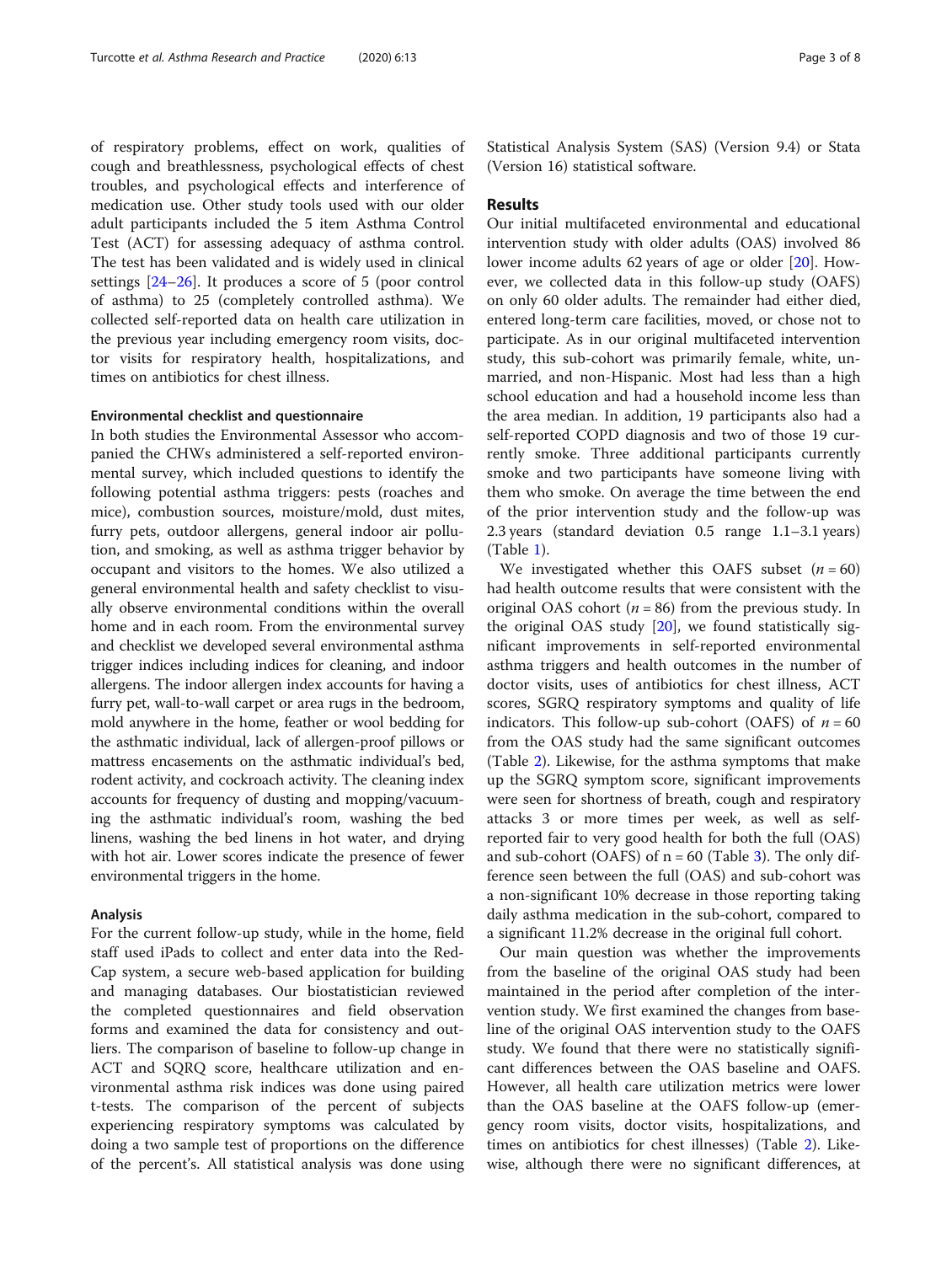<span id="page-3-0"></span>Table 1 Demographics of older adult participants

| <b>Baseline characteristic</b>      | <b>Older adults</b> |      |  |
|-------------------------------------|---------------------|------|--|
|                                     | n                   | $\%$ |  |
| Sex                                 |                     |      |  |
| Female                              | 44                  | 73.3 |  |
| Male                                | 16                  | 26.7 |  |
| Race <sup>a</sup>                   |                     |      |  |
| Black                               | 1                   | 1.7  |  |
| White                               | 39                  | 65.0 |  |
| Asian                               | 16                  | 26.7 |  |
| Unknown/other                       | $\overline{4}$      | 6.7  |  |
| Ethnicity                           |                     |      |  |
| Non-Hispanic                        | 35                  | 58.3 |  |
| Hispanic                            | 25                  | 41.7 |  |
| Marital status                      |                     |      |  |
| Married                             | 5                   | 8.3  |  |
| Education                           |                     |      |  |
| Any college                         | 14                  | 23.3 |  |
| High school                         | 5                   | 8.3  |  |
| < High school                       | 41                  | 68.4 |  |
| Household Income <sup>b</sup>       |                     |      |  |
| 0-50% area median income            | 44                  | 72.9 |  |
| $\geq$ 50% area median income       | $\overline{4}$      | 6.8  |  |
| Smoker in primary home <sup>c</sup> | 7                   | 11.9 |  |
| COPD                                | 19 <sup>d</sup>     | 31.7 |  |

 $N = 60$ . Participants were on average 73.0 years old<br><sup>a</sup> Older adults were able to indicate their ethnicity and race separately

<sup>b</sup> Income level was often unreported. Since the study population lived in

public or privately owned subsidized housing, it is likely that most unreported

income was in the 0–50% area median income (AMI) category c  $\frac{1}{5}$  subjects were current smokers, 2 subjects lived with current smokers

<sup>d</sup> 2 of 19 COPD subjects were current smokers (included in 7 above)

the OAFS follow-up the SGRQ scores were better than at OAS baseline for symptoms and impact on quality of life, but not for activity level (Table [2](#page-4-0)). ACT scores were non-significantly better at OAFS follow-up than at OAS baseline. Although not significantly different, the environmental indices for indoor allergens worsened when comparing the original OAS baseline to the OAFS follow-up. However, the cleaning index was significantly better at OAFS follow-up compared to the baseline of the original OAS study (Table [2\)](#page-4-0).

Within the SGRQ score for respiratory symptoms are a variety of symptom severity indicators which at the OAFS follow-up were not significantly different from the original OAS baseline scores, except for the percent taking daily asthma medications which showed a significant decrease of 25% (Table [3](#page-4-0)). Other severity indicators, though not significantly different, showed fewer subjects experiencing symptoms of cough, phlegm, shortness of breath, wheezing or respiratory attacks and more having

rescue medications and reporting fair to very good health relative to the OAS baseline (Table [3\)](#page-4-0).

These findings of generally better health at the OAFS than at the original OAS baseline are tempered by the findings that most indicators had declined from the final assessment of the OAS intervention study to the OAFS. Although not significantly poorer than at the original OAS final assessment, the number of doctor visits, hospitalizations and times on antibiotics had increased in the ensuing period after the intervention study up to the OAFS follow-up. The SGRQ scale for impact on quality of life was significantly worse at the OAFS relative to the final assessment of the OAS, while the SGRQ symptom and activity scales and the ACT score were also poorer, although non-significantly (Table [2\)](#page-4-0). The SGRQ respiratory severity outcomes were worse from the final OAS final assessment to the OAFS follow-up for cough, phlegm, shortness of breath, respiratory attacks, and overall fair to very good health, however only shortness of breath reached statistical significance. At the OAFS follow-up statistically fewer subjects reported taking daily medications and more reported having rescue medications. The environmental indices at the OAFS followup were worse than at the OAS final assessment, though only the allergen index was significantly different.

#### **Discussion**

Massachusetts has higher asthma rates than other regions of the United States [[27](#page-7-0)]. In the Commonwealth of Massachusetts, the asthma rate among adults over 65 is reported to be 8.4%, and out of all age groups, hospital stays are the longest among seniors that have asthma (average of 4.7 days)  $[28]$  $[28]$  and the 2nd highest rate of hospitalization due to asthma [[29\]](#page-7-0). The city of Lowell's population was 106,519 in the 2010 U.S. Census, of which 47.2% were minority residents with 11.3% of the residents identified as of Puerto Rican descent (the largest subset of the 17.3% Hispanic residents) [[30\]](#page-7-0). In our OAFS sub-cohort, 42% reported Hispanic as ethnicity and/or race. According to the National Health Statistics report on asthma prevalence in the United States, those of Puerto Rican descent have the highest asthma rate, twice the rate of the general population (16.6% versus 8.2%), as well as higher hospitalization and emergency room visits [\[27](#page-7-0), [31\]](#page-7-0).

In the original OAS study [\[20](#page-7-0)] (and this OAFS subcohort) we found a significant improvement from the baseline to the final assessment for a number of outcomes (reductions in self-reported environmental asthma triggers and health improvements in the number of doctor visits, uses of antibiotics for chest illnesses, ACT scores, SGRQ respiratory symptoms and quality of life indicators.) We also found significant improvements in the asthma symptoms that make up the SGRQ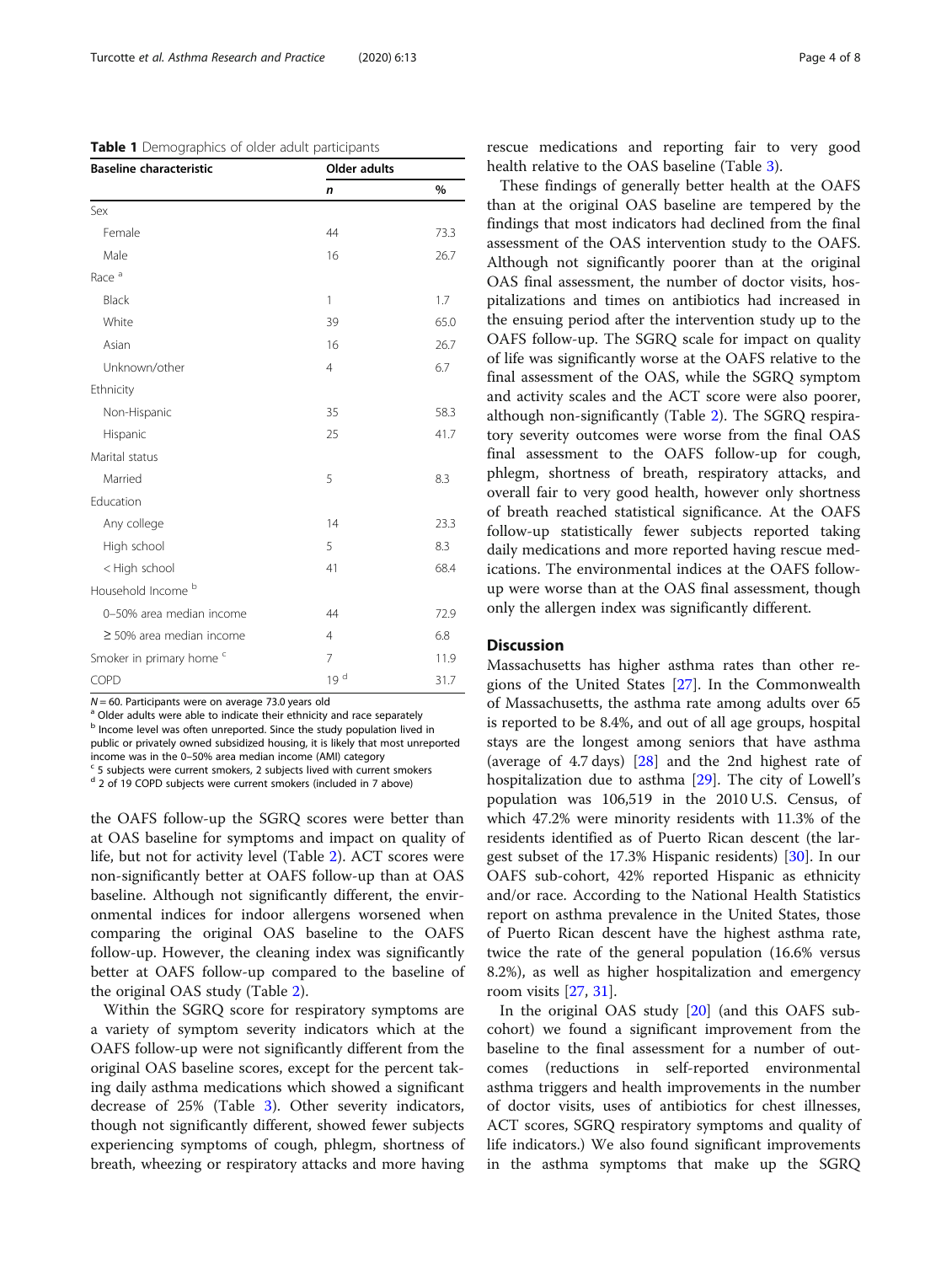| <b>Outcomes</b><br>$(N = 60)$              | <b>OAS</b> baseline | <b>OAS</b> final | <b>OAS</b> baseline to<br>final difference <sup>a</sup> | OAFS follow-up | OAS baseline to OAFS<br>follow-up difference b | <b>OAS final to OAS</b><br>follow-up difference c |
|--------------------------------------------|---------------------|------------------|---------------------------------------------------------|----------------|------------------------------------------------|---------------------------------------------------|
| Past 12 months                             |                     |                  |                                                         |                |                                                |                                                   |
| Emergency room visits                      | 0.64                | 0.41             | 0.24                                                    | 0.30           | 0.34                                           | 0.12                                              |
| Doctor visits                              | 0.69                | 0.41             | $0.49*$                                                 | 0.63           | 0.02                                           | $-0.22$                                           |
| Hospitalizations                           | 0.39                | 0.22             | 0.17                                                    | 0.28           | 0.10                                           | $-0.05$                                           |
| Time on antibiotics for<br>chest illnesses | 0.81                | 0.39             | 0.39                                                    | 0.65           | 0.15                                           | $-0.26$                                           |
| SGRQ scales (previous 3 months)            |                     |                  |                                                         |                |                                                |                                                   |
| Symptoms                                   | 52.4                | 40.4             | $12.8*$                                                 | 46.0           | 6.39                                           | $-5.51$                                           |
| Activity                                   | 75.3                | 72.0             | 3.87                                                    | 77.0           | $-2.07$                                        | $-4.80$                                           |
| Impact                                     | 52.5                | 38.8             | $14.5*$                                                 | 48.1           | 4.44                                           | $-9.71*$                                          |
| ACT scores                                 |                     |                  |                                                         |                |                                                |                                                   |
| Previous 4 weeks                           | 13.6                | 16.1             | $-2.6*$                                                 | 14.7           | $-1.1$                                         | 1.39                                              |
| Environmental indices                      |                     |                  |                                                         |                |                                                |                                                   |
| Allergen index score                       | 4.02                | 2.4              | $1.90*$                                                 | 4.57           | $-0.27$                                        | $-2.17*$                                          |
| Cleaning index score                       | 4.55                | 3.92             | $0.63*$                                                 | 3.98           | $0.57*$                                        | $-0.07$                                           |

#### <span id="page-4-0"></span>Table 2 Elders' health and environmental outcomes

\* Significant difference at  $p \le 0.05$ <br><sup>a</sup> Change is calculated as a difference in paired values (OAS Baseline - OAS Final)

<sup>b</sup> Change is calculated as a difference in paired values (OAS Baseline - OAFS Follow-up)

<sup>c</sup> Change is calculated as a difference in paired values (OAS Final - OAFS Follow-up)

symptom score (shortness of breath, cough and respiratory attacks 3 or more times per week, as well as selfreported fair to very good health) for both the full OAS cohort and this sub-cohort.

The main finding of this study was that, with the exception of the SGRQ activity score, all subjects had better health outcomes at the OAFS than at the original OAS baseline. However, only the reduction in the percent of seniors taking daily asthma medications was statistically significant. Nevertheless, these findings suggest that the health impacts of the multifaceted environmental and educational intervention of the original OAS study were partially maintained by the subjects over the intervening period.

Although the outcomes at the OAFS did not decline to their OAS baseline level or below (except for SGRQ activity score), we did find a degradation in the outcomes from the improvements documented in the OAS

Table 3 Elders' change in respiratory outcomes severity indicators

| <b>Outcomes</b><br>$(N = 60)$         | <b>OAS</b> baseline<br>[% of elders] | OAS final<br>[% of elders] | OAS baseline to<br>final difference <sup>a</sup><br>[difference] | OAFS follow-up<br>[% of elders] | <b>OAS</b> baseline to<br>OAFS follow-up<br>difference b<br>[difference] | <b>OAS final to OAS</b><br>follow-up difference <sup>c</sup><br>[difference] |
|---------------------------------------|--------------------------------------|----------------------------|------------------------------------------------------------------|---------------------------------|--------------------------------------------------------------------------|------------------------------------------------------------------------------|
| Past 3 months                         |                                      |                            |                                                                  |                                 |                                                                          |                                                                              |
| Cough                                 | 70.0                                 | 50.8                       | $19.2*$                                                          | 63.3                            | 6.7                                                                      | $-12.5$                                                                      |
| Phlegm                                | 46.7                                 | 33.9                       | 12.8                                                             | 36.7                            | 10.0                                                                     | $-2.8$                                                                       |
| Shortness of breath                   | 63.3                                 | 31.0                       | $32.3*$                                                          | 59.3                            | 4.0                                                                      | $-28.3*$                                                                     |
| Episodes of wheezing                  | 33.9                                 | 22.4                       | 11.5                                                             | 22.4                            | 11.5                                                                     | $\mathbf{0}$                                                                 |
| 3+ respiratory attacks                | 28.8                                 | 9.1                        | $19.7*$                                                          | 18.3                            | 10.5                                                                     | $-9.2$                                                                       |
| Currently                             |                                      |                            |                                                                  |                                 |                                                                          |                                                                              |
| Take daily asthma medications         | 96.4                                 | 86.4                       | 10.0                                                             | 71.7                            | $24.8*$                                                                  | $14.8*$                                                                      |
| Have rescue medications<br>for asthma | 85.2                                 | 74.6                       | 10.6                                                             | 91.4                            | $-6.2$                                                                   | $-16.8*$                                                                     |
| Health: fair to very good             | 63.3                                 | 79.7                       | $-16.3*$                                                         | 72.9                            | $-9.6$                                                                   | 6.8                                                                          |

\* Significant difference at  $p \le 0.05$ <br><sup>a</sup> Change is calculated as a difference in paired values (OAS Baseline - OAS Final)

b Change is calculated as a difference in paired values (OAS Baseline - OAFS Follow-up)

 $\textdegree$  Change is calculated as a difference in paired values (OAS Final - OAFS Follow-up)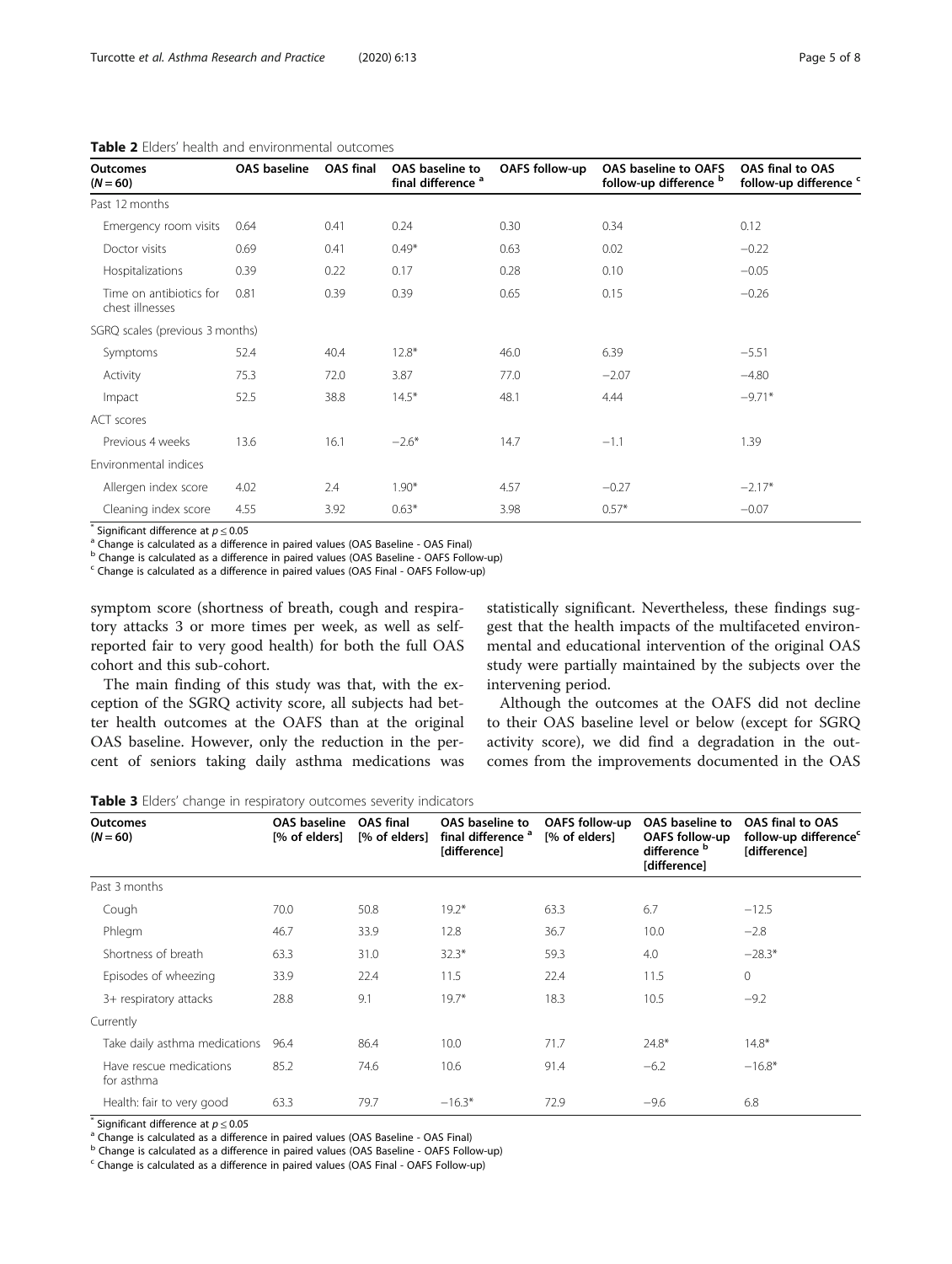final assessment to the OAFS follow-up. All outcomes, with the exception of emergency room visits and episodes of wheezing, were poorer at the follow-up than at the end of the OAS intervention study. Although none of these differences, except for SGRQ impact and shortness of breath episodes, were statistically significant, they nevertheless suggest that the multifaceted educational and environmental intervention could benefit from "booster" visits. These booster visits could include education on asthma management and medication and recognizing asthma triggers, provision of items to mitigate asthma triggers, such vacuums with HEPA filters, lesstoxic cleaning alternatives, mattress and pillow encasements and trash cans with covers. Further study to evaluate this hypothesis is needed, as are estimates of the health care cost savings from periodic home interventions.

As in the OAS, this sub-cohort represents a generally sicker population and hence the multifaceted educational and environmental interventions may have shown a stronger benefit. All SGRQ scores were higher than general population norms for the age group 60–69 (population average symptom score 12.54, activity score 17.95, impact score 7.23)  $[32]$ . Also, we did see a significant decrease (worsening) in the SGRQ impact score from the OAS final assessment to the OAFS. This score accounts for quality of life and psychosocial stressors resulting from respiratory illnesses and medication use. It is possible that this change in score is due to the progression of their disease, however they did not regress back to the OAS baseline level. There was a significant decrease from the OAS final assessment to the OAFS in the percent of subjects taking daily asthma medications and an increase in those who had rescue medications for asthma. In the OAS 58% participants reported using steroidal medications daily in the past 12 months and 64% reported using non-steroidal medications daily in past 4 weeks. The reduction in those taking daily medications in the OAFS could reflect health improvements or changes in treatment protocols to more use of rescue medications with this population. However, it could also mean a lack of adherence to their treatment plan or the prohibitive cost of medication.

Since the allergen index score was worse at the OAFS than at the original OAS baseline or final assessments, it may be that some of the environmental interventions had fallen away. For example, 19 % of the participants no longer had the HEPA filtered vacuum provided during the original OAS intervention. Seven of the subjects who had no cockroaches at the original OAS final assessment had roaches at the OAFS follow-up, and 11 subjects who had no rodents at the original OAS final assessment had rodents at the OAFS follow-up. We found that some members of this cohort were often hesitant to inform housing managers about unit deficiencies or had language or communication limitations. Our Community Health Workers (CHWs) were often asked by participants to contact housing managers about deficiencies such as pest or mold problems.

During the original intervention study we found that some of the elder participants were unable to put the mattress encasements for dust mites onto the bed by themselves and/or unwilling to have mattress encasements put on the bed by the CHW during the home visits. Several elders preferred to have a family member help put the mattress covers on, and in some cases the mattress covers were not used at all. Nevertheless, by the final visit of the original OAS 81% of the elder participants were using mattress encasements, however by the OAFS follow up only 40% were using mattress encasements.

Limitations of this study include our inability to track and recruit all of the original OAS participants ( $n = 86$ ) into the OAFS. The resulting number of subjects  $(n =$ 60) undoubtedly impacted our statistical power to quantify differences between the outcomes in the original OAS study and the OAFS, as well prohibiting evaluation of changes in medication usage due to the diversity of medication types among this subset. We did not have a control group in our original OAS study because our funder's goal was to maximize intervention benefits and previous work in children suggested it would be unethical to limit the positive impacts likely to be seen among older study participants. Since the questionnaires on health outcomes covered the previous 3–12 months, recall bias was possible, especially with an older cohort. In addition, the questionnaire results were not validated against medical records for accuracy regarding healthcare utilization or confirmation of the asthma diagnosis by a general practitioner or pulmonologist. We also lacked objective measures, such as pulmonary function measurements to measure intervention impact. Although we collected data on self-reported COPD diagnosis and current smokers, we lacked data on who previously smoked or never smoked.

#### Conclusion

Asthma continues to be a significant health problem for U.S. older adults especially in urban environments. Environmental asthma triggers include both indoor and outdoor sources. Allergens, dust, pets, mold, and tobacco smoke are known indoor asthma triggers. Our previous study demonstrated that a relatively low-cost comprehensive home educational and environmental intervention can significantly improve the health and emotional well-being of diverse, low-income older adults with asthma. In this OAFS we provide evidence suggesting that the health outcome improvements from these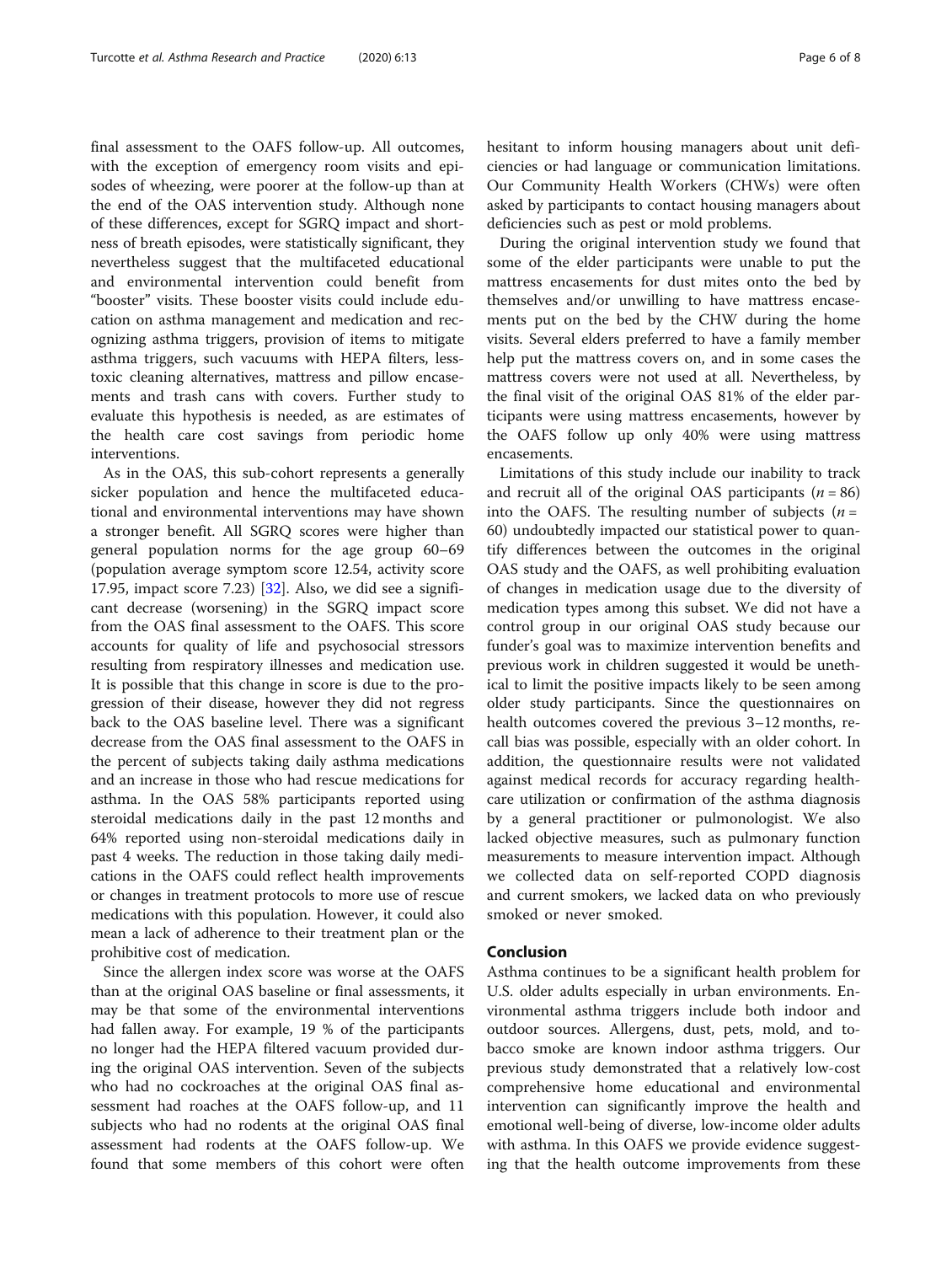<span id="page-6-0"></span>interventions, while remaining better than preintervention, had declined over time. However, there were few statistically significant differences from the original OAS baseline and final to the OAFS. We hypothesize that follow-up "booster" educational and environmental interventions are needed to sustain the health benefits achieved in the initial intervention. However, this will need further study with a larger population to verify; cost analyses should be done to quantify the health care spending benefits of periodic interventions. A larger follow-on study could also benefit from the use of objective measures of health outcomes including medical records to verify asthma status and medication use, health care utilization, and objective measures of health status such as pulmonary function tests.

#### Abbreviations

ACT: Asthma Control Test; AMI: Area median income; ATA: Asthma trigger activities; BCHAP: Bureau of Community Health and Prevention; CDC: Center for Disease Control and Prevention; CHW: Community health workers; COPD: Chronic obstructive pulmonary disease; HEPA: High efficiency particulate air; HUD: United States Department of Housing and Urban Development; IRB: Institutional Review Board; OAFS: Older Adult Follow-up Study; OAS: Older Adults Study; SAS: Statistical Analysis System; SCHE R: Scientific Committee on Health and Environmental Risks; SGRQ: Saint George's Respiratory Questionnaire; WHO: World Health Organization

#### Acknowledgements

Funding was provided by the U.S. Department of Housing and Urban Development, Office of Healthy Homes and Lead Hazard Control (grant numbers MAHHU0014-13, MAHHU0032-16). We would also like to acknowledge our field staff (Carla Caraballo and Ronnie Mouth from Lowell Community Health Center and Lucia Alfano, Zachary Hamhoomis, Naike Saint-Pierre, Stephanie Spere, Rosemary Rungu, Bishan Wagle and Scott Waters at UMass Lowell) and community partners (Lowell Community Health Center and Lowell Housing Authority) for their contributions to the project. We also thank Andrea Galindo-Merizalde at UMass Lowell for her assistance in formatting the final manuscript documents.

#### Authors' contributions

DT contributed to conception of the study, participated in data collection, its design and coordination, the analysis and interpretation of the data, drafted sections of the manuscript and provided overall manuscript organization. SW contributed to conception of the study, its design and the analysis and interpretation of the data, drafted sections of the manuscript and provided overall manuscript organization. RG contributed to conception of the study its design and interpretation of the data, led over data analysis, assisted with revisions of the manuscript. EC contributed to conception of the study, its design, the analysis and interpretation of the data, helped manage the field work and data collection. KA helped manage the field work and data collection, contributed to analysis and interpretation of data, drafted sections of the manuscript. KY helped manage the field work and data collection, contributed to analysis and interpretation of data, drafted sections of the manuscript and assisted with revisions of the manuscript. No financial disclosures were reported by the authors of this paper. All authors read and approved the final manuscript and agreed both to be personally accountable for the author's own contributions and to ensure that questions related to the accuracy or integrity of any part of the work, even ones in which the author was not personally involved, are appropriately investigated, resolved, and the resolution documented in the literature.

#### Funding

This work was supported by the United States Department of Housing and Urban Development (HUD) Office of Healthy Homes and Lead Hazard Control (grant numbers MAHHU0014–13 and MAHHU0032–16).

#### Availability of data and materials

The datasets used and/or analyzed during the current study are available from the corresponding author on reasonable request.

#### Ethics approval and consent to participate

Ethics approval was granted by the University of Massachusetts Lowell IRB (approval number 17–010-TUR-XPD), which required written informed consent forms in English, Khmer, or Spanish.

#### Consent for publication

Not applicable.

#### Competing interests

The authors declare that they have no competing interests.

#### Author details

<sup>1</sup> Economics Department and Center for Community Research and Engagement, University of Massachusetts Lowell, Mahoney Hall Suite 212, 870 Broadway St., Lowell, MA 01854, USA. <sup>2</sup>Public Health Department, University Massachusetts Lowell, One University Avenue, Lowell, MA 01854, USA. <sup>3</sup> Biomedical Engineering, University Massachusetts Lowell, One University Avenue, Lowell, MA 01854, USA. <sup>4</sup>Center for Community Research and Engagement, University of Massachusetts Lowell, Mahoney Hall Suite 212, 870 Broadway St., Lowell, MA 01854, USA.

#### Received: 7 August 2020 Accepted: 21 October 2020 Published online: 02 November 2020

#### References

- 1. World Health Organization (WHO). Global surveillance, prevention and control of chronic respiratory diseases. Geneva: World Health Organization; 2007. p. 12–35. [https://www.who.int/publications-detail-redirect/global](https://www.who.int/publications-detail-redirect/global-surveillance-prevention-and-control-of-chronic-respiratory-diseases)[surveillance-prevention-and-control-of-chronic-respiratory-diseases.](https://www.who.int/publications-detail-redirect/global-surveillance-prevention-and-control-of-chronic-respiratory-diseases) Accessed 31 Aug 2018.
- 2. Center for Disease Control and Prevention (CDC). National Center for Health Statistics, Asthma. 2018. <https://www.cdc.gov/nchs/fastats/asthma.htm>. Accessed 20 July 2020.
- 3. Stupka E, DeShazo R. Asthma in seniors: part 1. Evidence for underdiagnosis, undertreatment, and increasing morbidity and mortality. Am J Med. 2009; 122(1):6–11. <https://doi.org/10.1016/j.amjmed.2008.09.022>.
- 4. Diette GB, Krishnan GA, Dominici F, Haponik E, Skinner EA, Steinwachs D, Wu AW. Asthma in older patients. Arch Intern Med. 2002;162(10):1123–32. <https://doi.org/10.1001/archinte.162.10.1123>.
- 5. Scientific Committee on Health and Environmental Risks (SCHER). SCHER opinion on risk assessment on indoor air quality. Brussels: European Commission; 2007. p. 11–4. [https://ec.europa.eu/health/ph\\_risk/committees/](https://ec.europa.eu/health/ph_risk/committees/04_scher/docs/scher_o_055.pdf) [04\\_scher/docs/scher\\_o\\_055.pdf](https://ec.europa.eu/health/ph_risk/committees/04_scher/docs/scher_o_055.pdf).
- 6. Sullivan SD, Weiss KB, Lynn H, Mitchell H, Kattan M, Gergen PJ, Evans R. The cost-effectiveness of an inner-city asthma intervention for children. J Allergy Clin Immunol. 2002;110(4):576–81. <https://doi.org/10.1067/mai.2002.128009>.
- 7. Takaro TK, Krieger JW, Song L. Effects of environmental interventions to reduce exposure to asthma triggers in homes of low-income children in Seattle. J Expo Anal Environ Epidemiol. 2004;14(1):S133–43. [https://doi.org/](https://doi.org/10.1038/sj.jea.7500367) [10.1038/sj.jea.7500367](https://doi.org/10.1038/sj.jea.7500367).
- 8. Krieger JW, Takaro TK, Song L, Weaver M. The Seattle-King County healthy homes project: a randomized, controlled trial of a community health worker intervention to decrease exposure to indoor asthma triggers. Am J Public Health. 2005;95(4):652–9. <https://doi.org/10.2105/AJPH.2004.042994>.
- 9. Wu F, Takaro TK. Childhood asthma and environmental interventions. Environ Health Perspec. 2007;115(6):971–5. <https://doi.org/10.1289/ehp.8989>.
- 10. Bryant-Stephens T, Kurian C, Guo R, Zhao H. Impact of a household environmental intervention delivered by lay health workers on asthma symptom control in urban, disadvantaged children with asthma. Am J Public Health. 2009;99(3):S657–65. <https://doi.org/10.2105/AJPH.2009.165423>.
- 11. Nurmagambetov TA, Barnett SL, Jacob V, Chattopadhyay SK, Hopkins DP, Crocker DD, Dumitru GG, Kinyota S. Economic value of home-based, multitrigger, multicomponent interventions with an environmental focus for reducing asthma morbidity. Am J Prev Med. 2011;41(2):S33–47. [https://doi.](https://doi.org/10.1016/j.amepre.2011.05.011) [org/10.1016/j.amepre.2011.05.011.](https://doi.org/10.1016/j.amepre.2011.05.011)